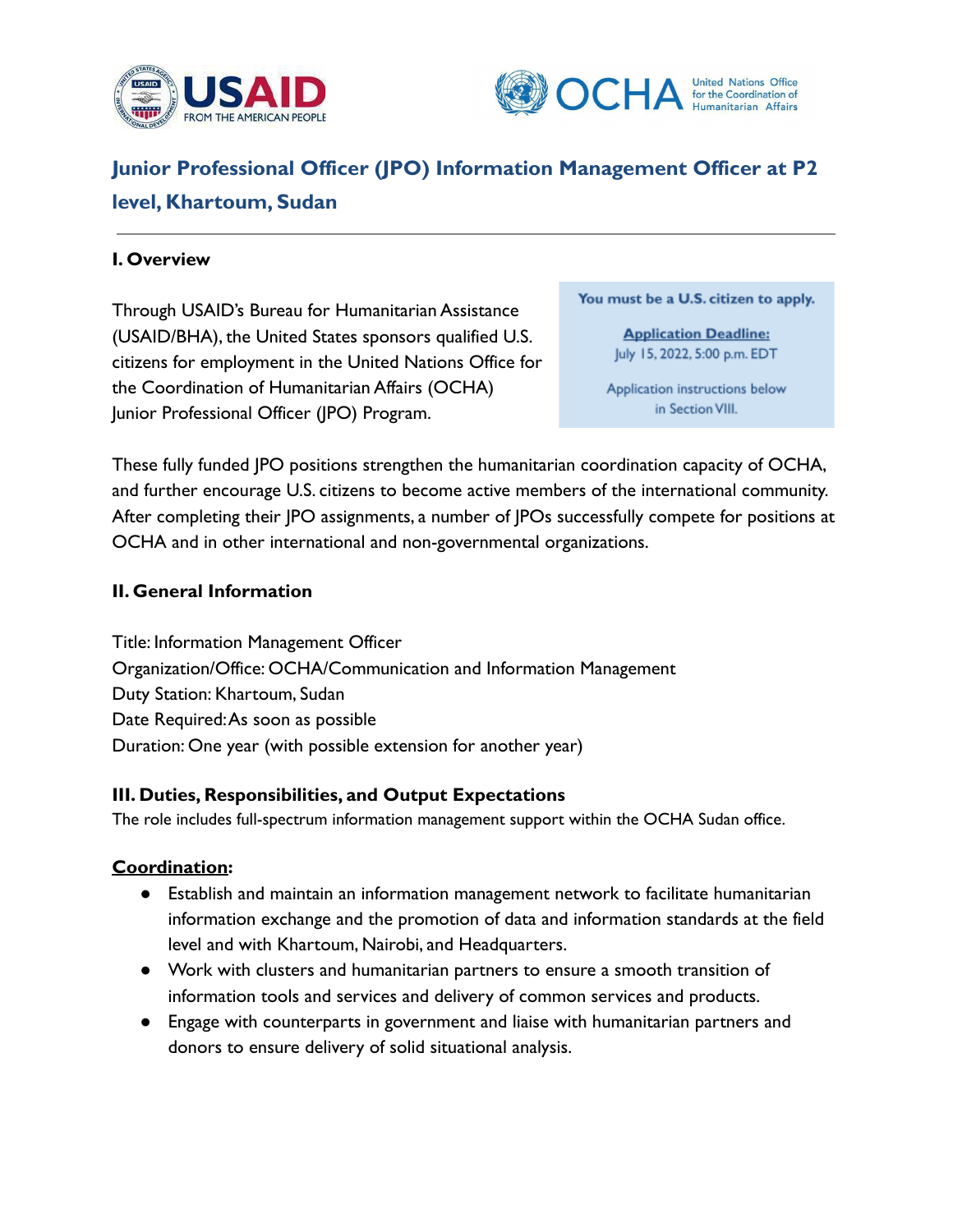



● Provide expert training on the use and development of information management tools and platforms to OCHA staff and humanitarian partners.

## **Data Management:**

- Design, develop and manage databases, spreadsheets and other data tools; understand, document, and ensure the quality of high-value humanitarian data for accuracy, consistency and comparability;
- Consolidate operational information on a regular schedule to support analysis.
- Support assessment and needs analysis activities, including humanitarian needs overviews, secondary data reviews, preliminary scenario definitions and multi-cluster initial rapid assessments; provide advice on assessment design to ensure data quality; manage platforms and tools that support data collection and analysis such as KoBo Toolbox and Open Data Kit (ODK).

#### **Visualization:**

● Produce and update information products such as reports, charts and infographics by turning data into graphical products to convey messages and a storyline; develop advocacy materials including posters, presentations and other visual materials.

#### **IV. Supervision**

**Establishment of a Work Plan:** During the first month of the assignment, JPO will work jointly with his/her direct supervisor (the Head of Communication and Information Management Unit) to finalize an agreed upon work plan.The final work plan will be discussed and mutually agreed to by the JPO and his/her supervisor.

**Evaluation:** The United Nations Performance Evaluation System (e-performance) will serve as a primary platform to evaluate the JPO's performance.

# **V. Qualifications and Experience**

#### **Education:**

A Master's degree or equivalent in information science, information systems, social science, data management, engineering, or related field is required.A Bachelor's degree in combination with two additional years of qualifying experience may be accepted in lieu of the advanced university degree.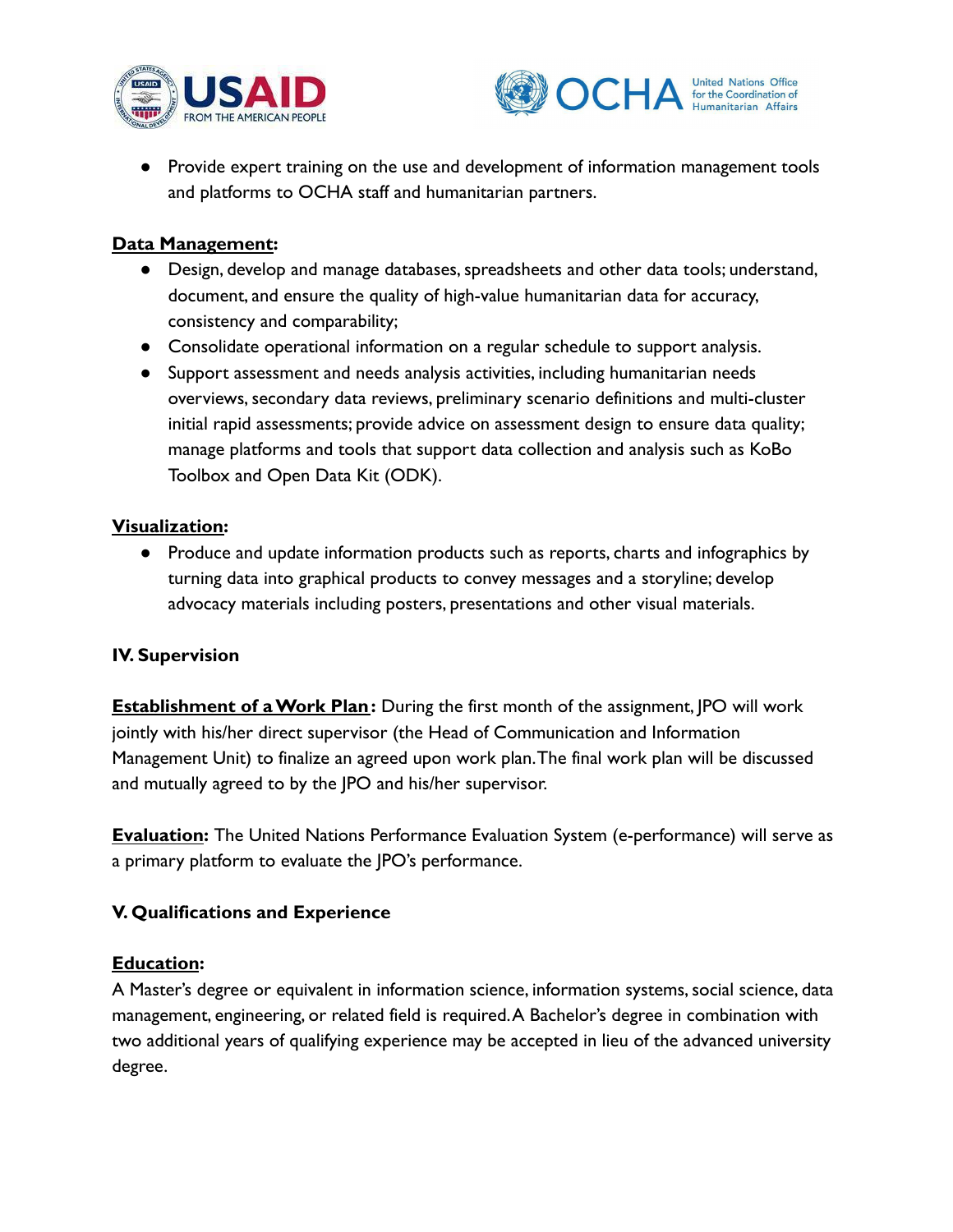



# **Work Experience:**

A minimum of one year of progressively responsible experience in information management, geographic information system (GIS), remote sensing, data management, or related area is desirable.

## **Languages:**

English and French are the working languages of the United Nations (UN) Secretariat. For this position, fluency in English is required. Knowledge of another UN official language is an advantage.

# **UN Competencies:**

PROFESSIONALISM: Shows pride in work and in achievements; Demonstrates professional competence and mastery of subject matter; Is conscientious and efficient in meeting commitments, observing deadlines and achieving results; Is motivated by professional rather than personal concerns; Shows persistence when faced with difficult problems or challenges; Remains calm in stressful situations.

TECHNOLOGICAL AWARENESS: Keeps abreast of available technology; Understands applicability and limitations of technology to the work of the office;Actively seeks to apply technology to appropriate tasks; Shows willingness to learn new technology.

COMMITMENT AND CONTINUOUS LEARNING: Keeps abreast of new developments in own occupation/profession;Actively seeks to develop oneself professionally and personally; Contributes to the learning of colleagues and subordinates; Shows willingness to learn from others; Seeks feedback to learn and improve.

# **Workforce Diversity:**

The UN believes that an inclusive culture attracts the best talent and encourages all qualified applicants, regardless of gender, disability, sexual orientation, cultural or religious backgrounds, to apply.

# **VI. Learning Elements**

On completion of the assignment, the JPO will be able to: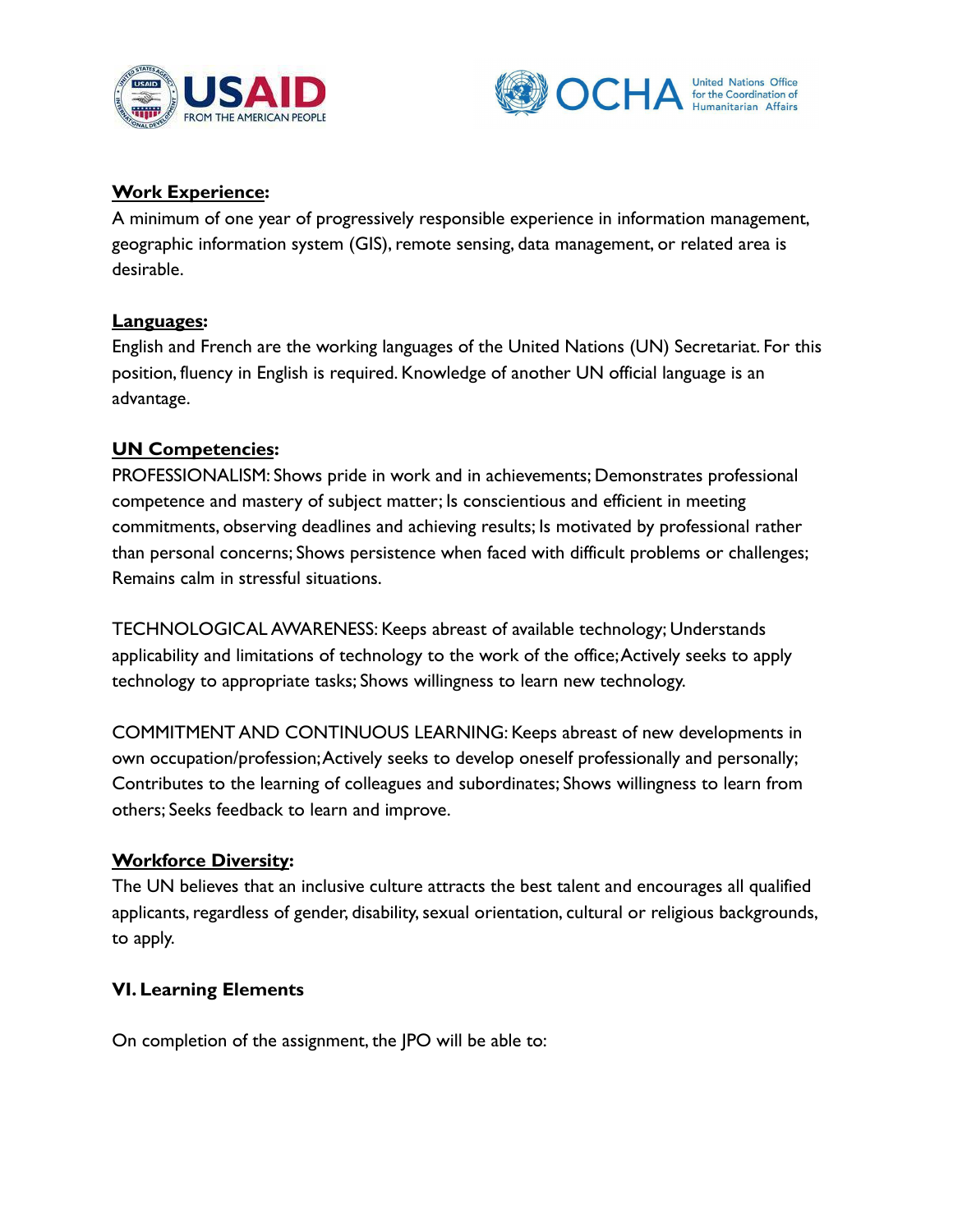



- Perform a broad range of information management tasks to UN standards including preparing and running data collection surveys, cleaning, analyzing and presenting data, creating dynamic and static dashboards.
- Learn how to work with humanitarian actors from a range of backgrounds and organizations.
- Demonstrate good understanding of humanitarian coordination and the information management processes for an effective analysis of humanitarian needs and responses.

# **VII. Background Information**

The position is located in OCHA Sudan office, in the Communications and Information Management Unit. OCHA Sudan has eight sub offices.This position will be supporting information management activities covering the whole Sudan office, with possible visits to field locations.

OCHA is the part of the UN Secretariat responsible for bringing together humanitarian actors to ensure a coherent response to emergencies. OCHA also ensures there is a framework within which each actor can contribute to the overall response efforts. OCHA's mission is to mobilize and coordinate effective and principled humanitarian action in partnership with national and international actors in order to alleviate human suffering in disasters and emergencies; advocate for the rights of people in need; promote preparedness and prevention and facilitate sustainable solutions.

# **VIII.Application Instructions**

# **You must be a U.S. citizen to apply**.

The JPO Program selection process is carried out jointly by USAID/BHA and OCHA.

To apply please send the following to **[BHA.JPOCoordinator@usaid.gov](mailto:BHA.JPOCoordinator@usaid.gov):** 

- 1. completed UN Personal History Statement (P11) (see link below);
- 2. resume (CV) and;
- 3. cover letter to explain your interest in this position.

Please state which position you are applying for in the subject line of your email. If you wish to apply for multiple USAID/BHA-sponsored JPO positions, please complete a Personal History Statement (P11) for each position and submit these to us in separate emails with the appropriate subject heading.